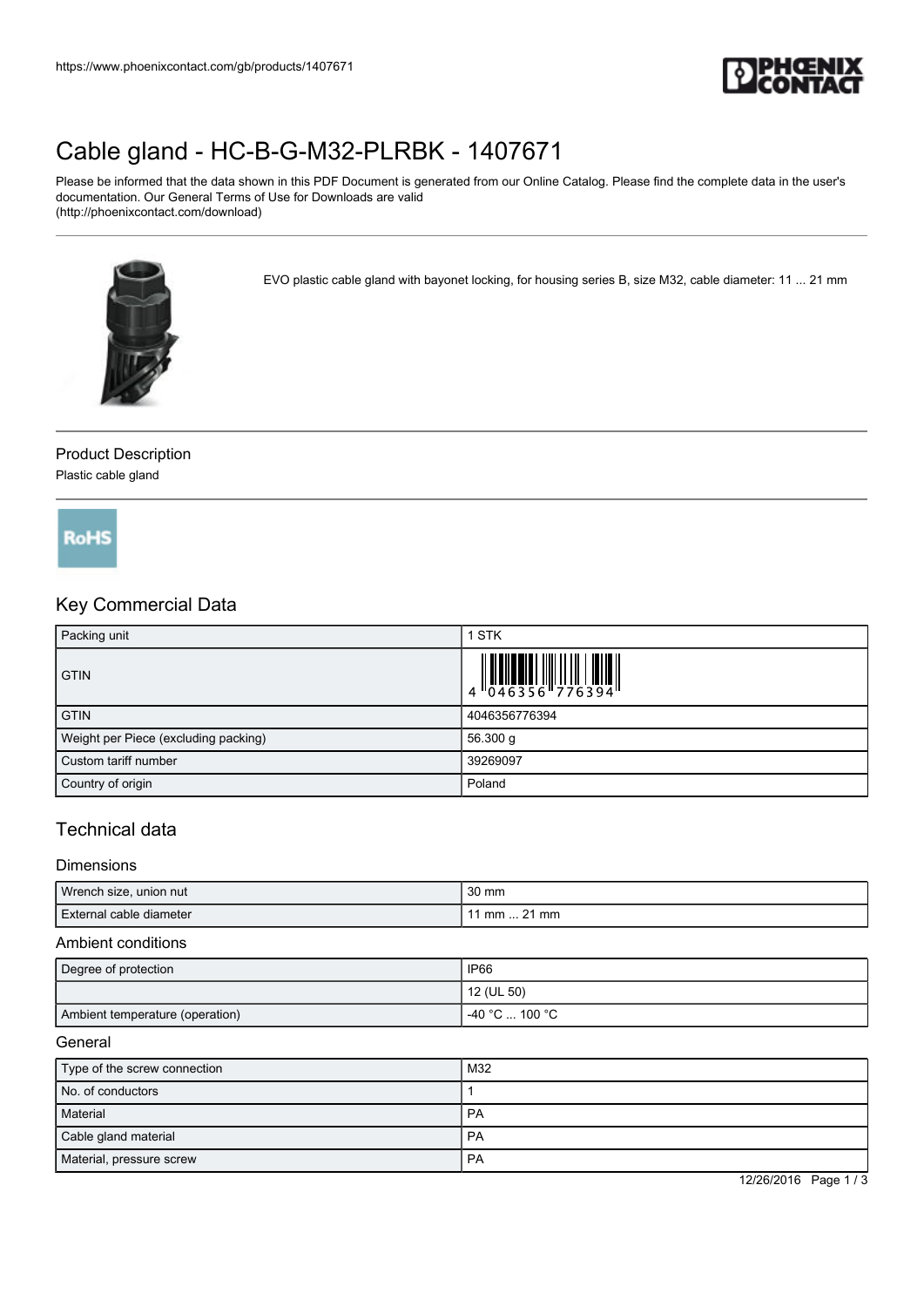

# [Cable gland - HC-B-G-M32-PLRBK - 1407671](https://www.phoenixcontact.com/gb/products/1407671)

## Technical data

#### General

| Seal material                           | <b>NBR</b>                                              |  |  |
|-----------------------------------------|---------------------------------------------------------|--|--|
| Cable seal material                     | <b>NBR</b>                                              |  |  |
| Shielded                                | No                                                      |  |  |
| Thread type on connection side          | Bayonet B plastic                                       |  |  |
| Tightening torque, union nut            | 7.50 Nm                                                 |  |  |
| Flammability rating according to UL 94  | V0/V2                                                   |  |  |
| Assembly instructions                   | Bayonet locking max. 3x can be removed                  |  |  |
| <b>Standards and Regulations</b>        |                                                         |  |  |
| Flammability rating according to UL 94  | V0/V2                                                   |  |  |
| <b>Environmental Product Compliance</b> |                                                         |  |  |
| China RoHS                              | Environmentally friendly use period: unlimited = EFUP-e |  |  |
|                                         | No hazardous substances above threshold values          |  |  |

## Drawings

#### Dimensional drawing



#### Dimensional drawing

## Classifications

#### eCl@ss

| eCl@ss 4.0 | 27141209 |
|------------|----------|
| eCl@ss 4.1 | 27141209 |
| eCl@ss 5.0 | 27149109 |
| eCl@ss 5.1 | 27143424 |
| eCl@ss 6.0 | 27149109 |
| eCl@ss 7.0 | 27149109 |
| eCl@ss 8.0 | 27149109 |
| eCl@ss 9.0 | 27144432 |

ETIM

| ETIM 3.0 | EC00044  |
|----------|----------|
| ETIM 4.0 | EC000441 |